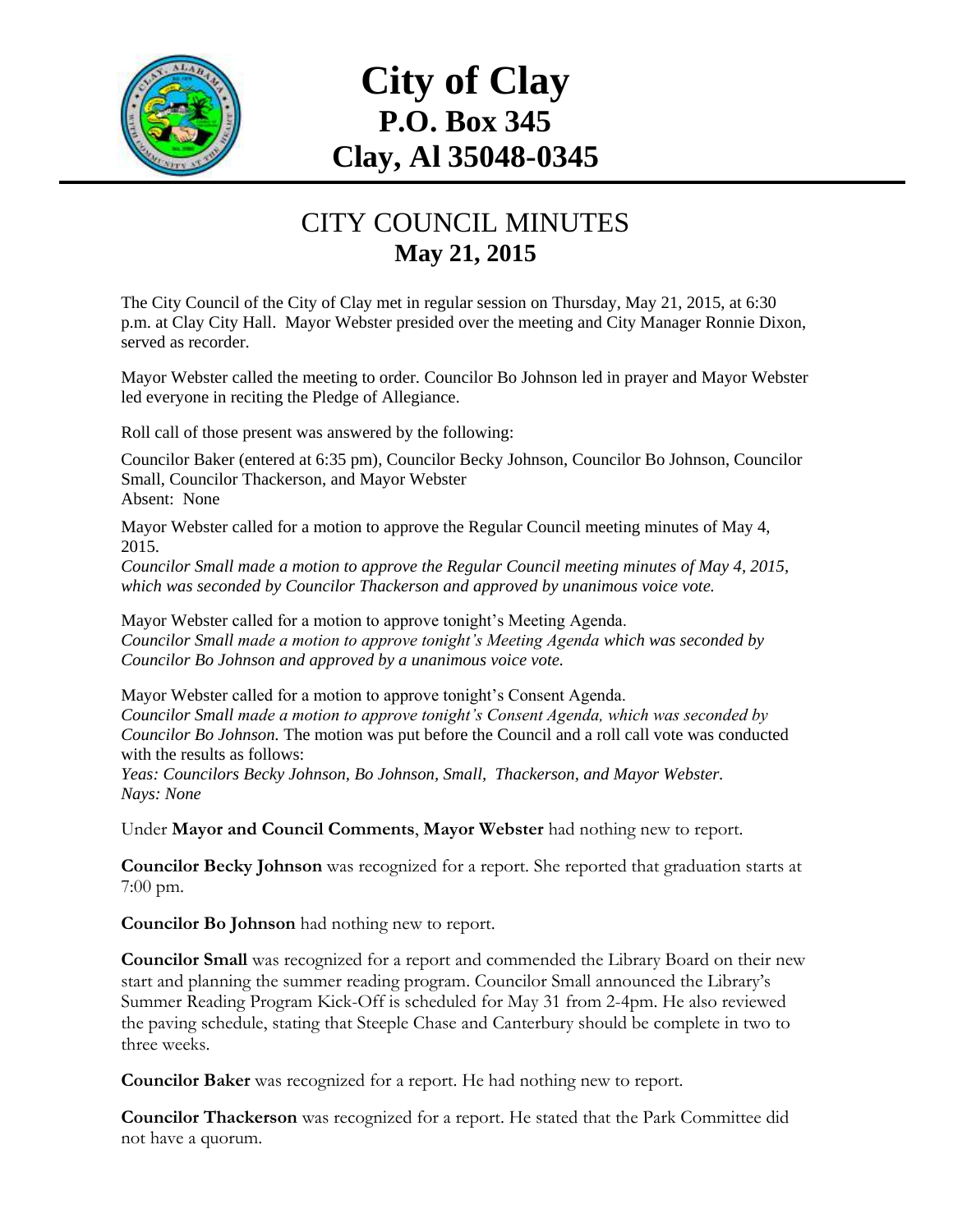

## **CITY OF CLAY CITY COUNCIL MINUTES May 21, 2015**

Under **Reading of Petitions, Applications, Complaints, Appeals, Communications, etc.,** Mayor Webster announced that there were none.

Under the **City Manager's Report**, City Manager Ronnie Dixon reviewed the Cosby Lake Facilities Rental Agreement. The Council opted to wait until the next meeting to vote.

Mr. Dixon reported the account balances in the General Fund = \$680,210.81; Contractors Bond =  $$169,476.83$ ; Capital Improvement Fund =  $$470,312.52$ ; 4 & 5 Cent Gasoline Fund = \$99,155.21; 7 Cent Gasoline Fund = \$184,492.85; Road Project Fund = \$250,000.00; Contingency Fund = \$300,000.00; BBT Fund= \$25,463.84; Ballpark Revenue = \$61,093.54; and Ballpark Expense  $=$  (\$73,331.93).

Under **Resolutions, Ordinances, Orders and Other Business** Mayor Webster called for a motion to enter into Unanimous Consent.

*Councilor Small made a motion to suspend the regular rules of order and enter into Unanimous Consent, which was seconded by Councilor Thackerson.* The motion was put before the Council and a roll call vote was conducted with the results as follows:

*Yeas: Councilors Baker, Johnson, Johnson, Small, Thackerson, and Mayor Webster. Nays: None*

Mayor Webster introduced Resolution 2015-21, A Resolution Abating Weeds on the Property Located at 7739 Clayton Cove Parkway, which was read by City Manager Ronnie Dixon. *Councilor Small made a motion to approve Resolution 2015-21, which was seconded by Councilor Baker.* The motion was put before the Council and a roll call vote was conducted with the results as follows:

*Yeas: Councilors Baker, Johnson, Johnson, Small, Thackerson, and Mayor Webster. Nays: None*

Mayor Webster introduced Resolution 2015-22, A Resolution Abating Weeds on the Property Located at 8054 Lizmore Lane, which was read by City Manager Ronnie Dixon. *Councilor Small made a motion to approve Resolution 2015-22, which was seconded by Councilor Baker.* The motion was put before the Council and a roll call vote was conducted with the results as follows:

*Yeas: Councilors Baker, Johnson, Johnson, Small, Thackerson, and Mayor Webster. Nays: None*

Mayor Webster introduced Resolution 2015-23, A Resolution Declaring Weeds to Be a Public Nuisance, which was read by City Manager Ronnie Dixon.

*Councilor Small made a motion to approve Resolution 2015-23, which was seconded by Councilor Bo Johnson.*  The motion was put before the Council and a roll call vote was conducted with the results as follows: